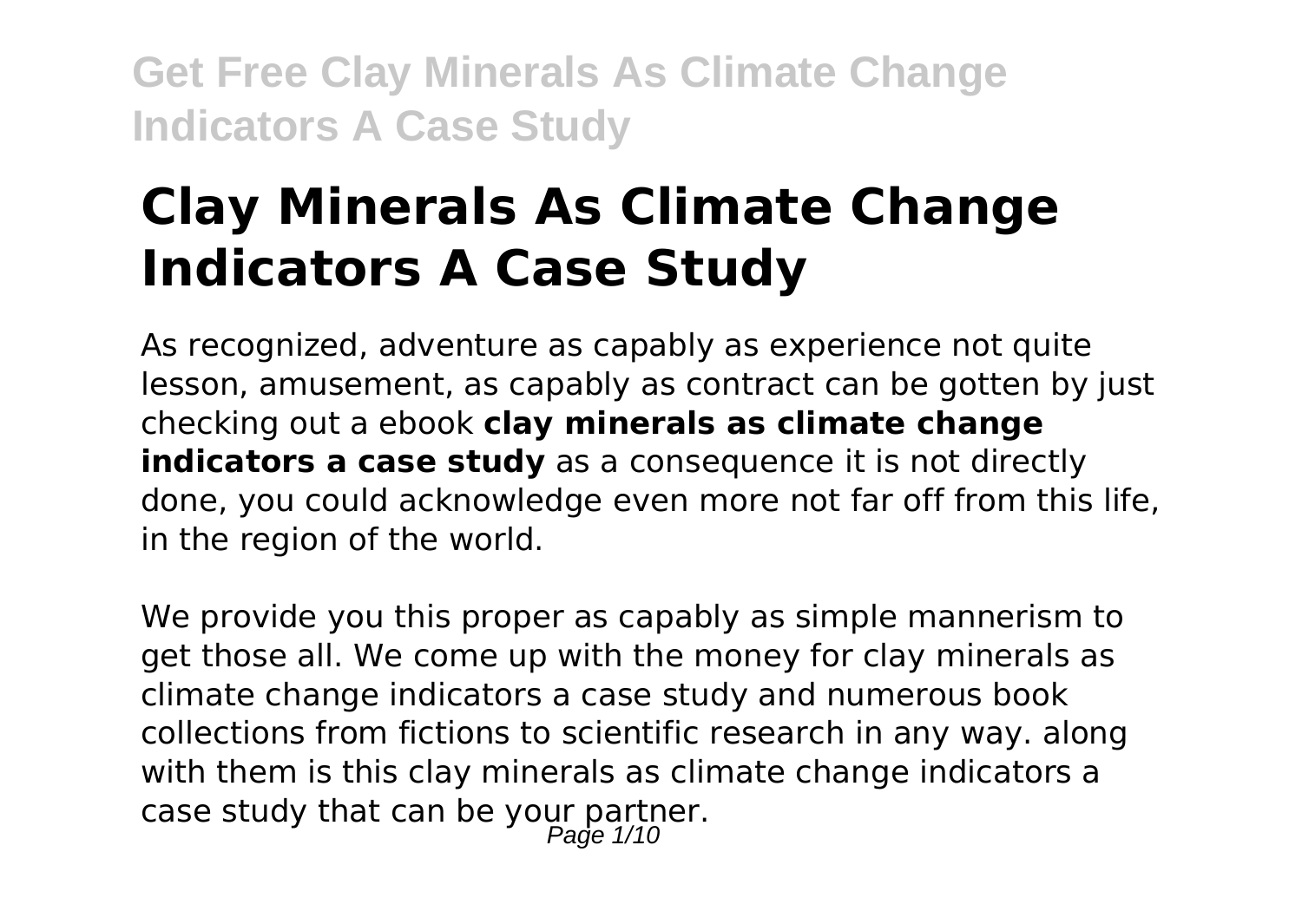There are over 58,000 free Kindle books that you can download at Project Gutenberg. Use the search box to find a specific book or browse through the detailed categories to find your next great read. You can also view the free Kindle books here by top downloads or recently added.

#### **Clay Minerals As Climate Change**

The distinctive clay mineral assemblage and major oxide composition of the Talchir mudrocks attest to a unique low intensity chemical weathering in cold arid climate. Significant presence of kaolinite as well as distinctive geochemical characters of the Barakar mudrocks marks a shift in the paleoclimate from cold arid to humid.

### **Clay Mineral and Geochemical Proxies for Intense Climate**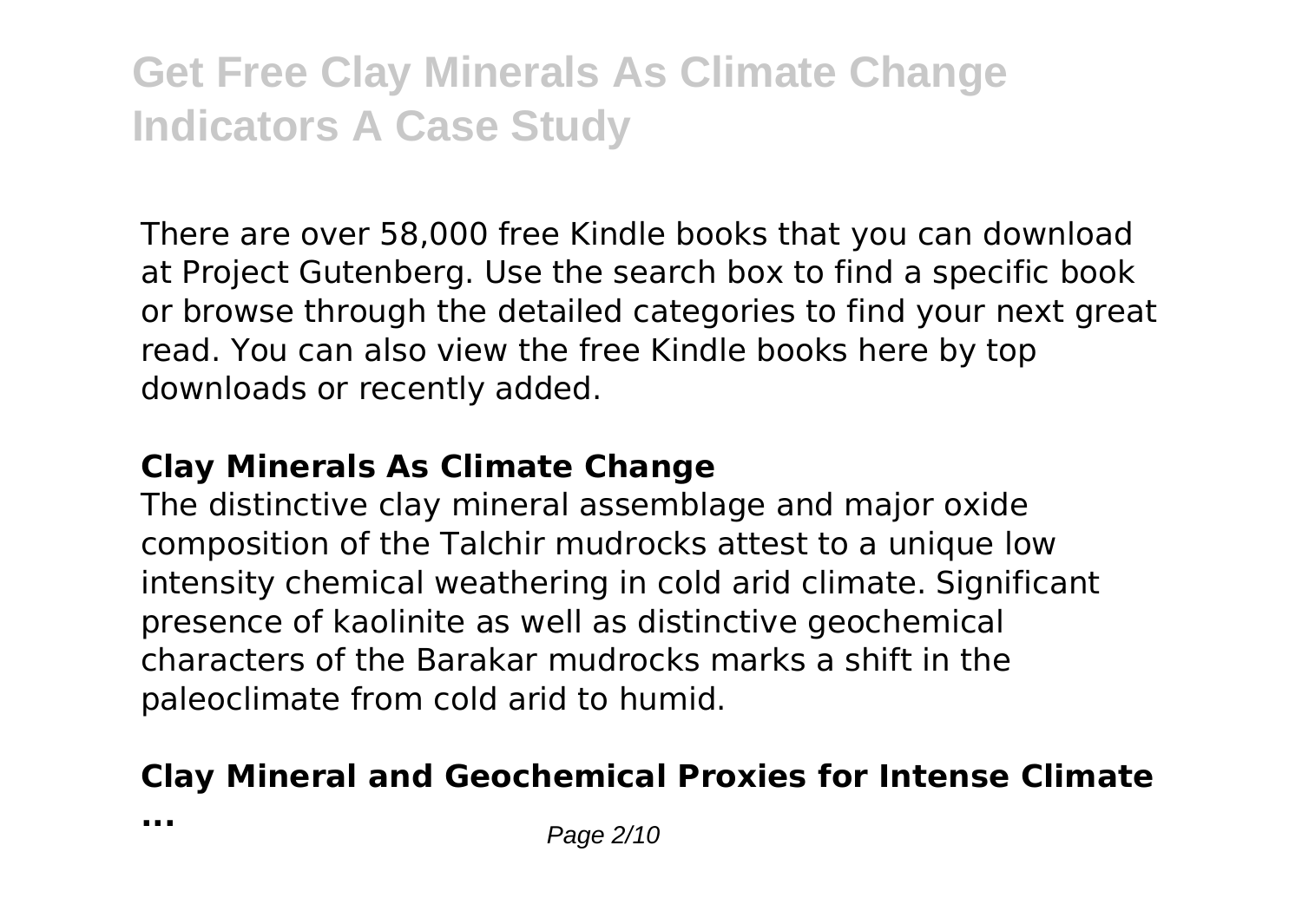Clay Minerals as Climate Change Indicators—A Case Study The clay mineralogy of the Late Pliocene-Early Pleistocene Pinjor Formation of the type area, northwestern Himalaya, India has been investigated to understand the paleoclimatic conditions and paleotectonic regime prevailing in the frontal Himalayan terrain during 2.5 Ma to 1.7 Ma.

**Clay Minerals as Climate Change Indicators—A Case Study**

Clay Minerals as Climate Change Indicators—A Case Study Article (PDF Available) in American Journal of Climate Change 01(04):231-239 · January 2012 with 1,055 Reads How we measure 'reads'

**Clay Minerals as Climate Change Indicators—A Case Study**

These clay mineral assemblages confirm a warm and moist climate during the MMCO. Furthermore, the SiO 2 /Al 2 O 3 ratio declined with increasing  $A_{\alpha}^{\dagger}2_{\alpha}^{\dagger}0_{\alpha}$  indicative of greater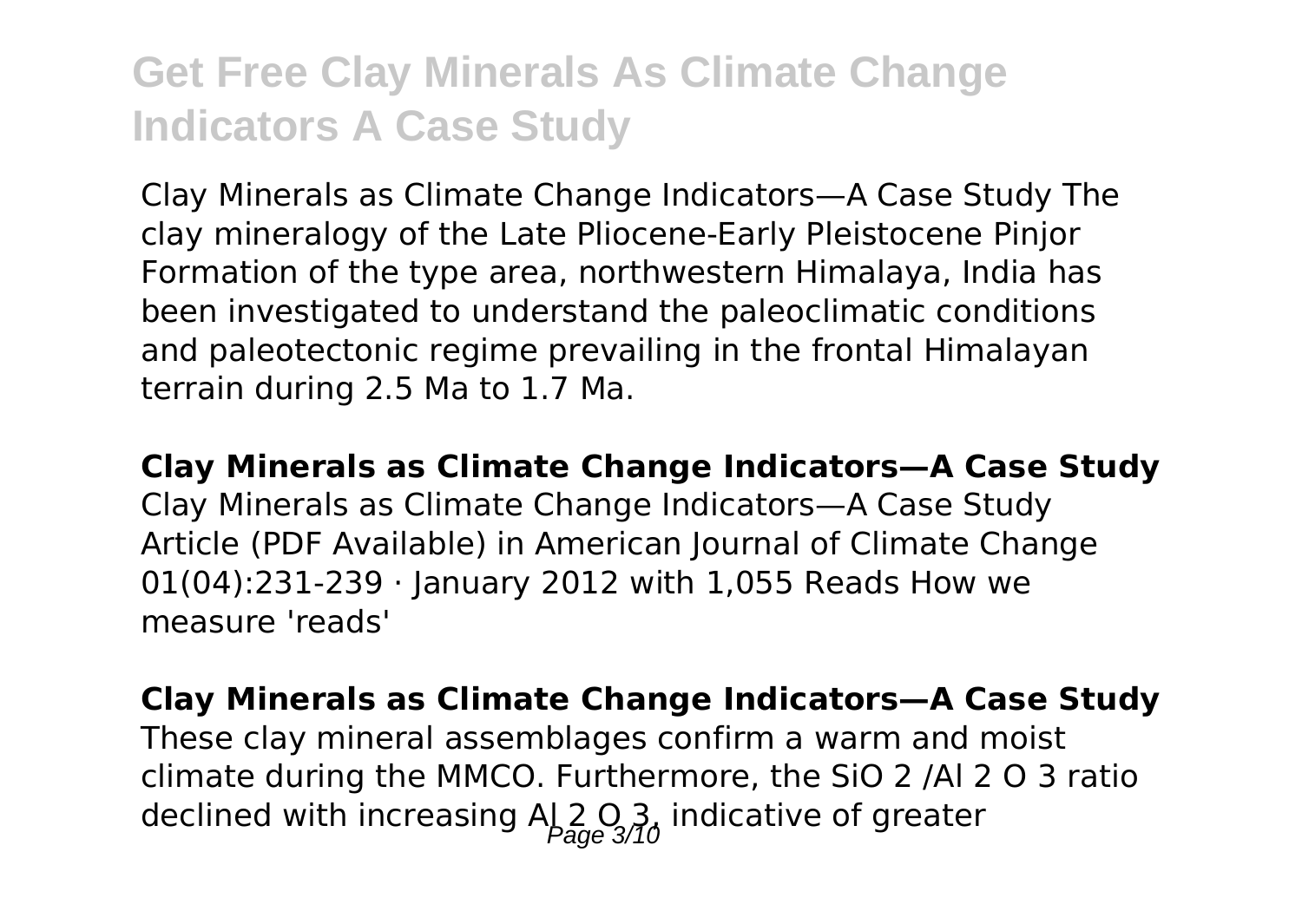precipitation and intensified weathering during this period.

#### **Mid-Miocene climatic optimum: Clay mineral evidence from ...**

Information with regard to significance that clay and other soil minerals have in finding signatures of climate change in soils/sediments of the past (paleopedology) has been rare. Use of minerals...

#### **Minerals in Soils and Sediments as Evidence of Climate ...**

Clay minerals weathered from continental environments occur commonly in a wide range of facies, and thereby may provide indication of palaeoclimatic change in settings otherwise unsuitable, including offshore marine.

### **Late Jurassic–Early Cretaceous climate change record in**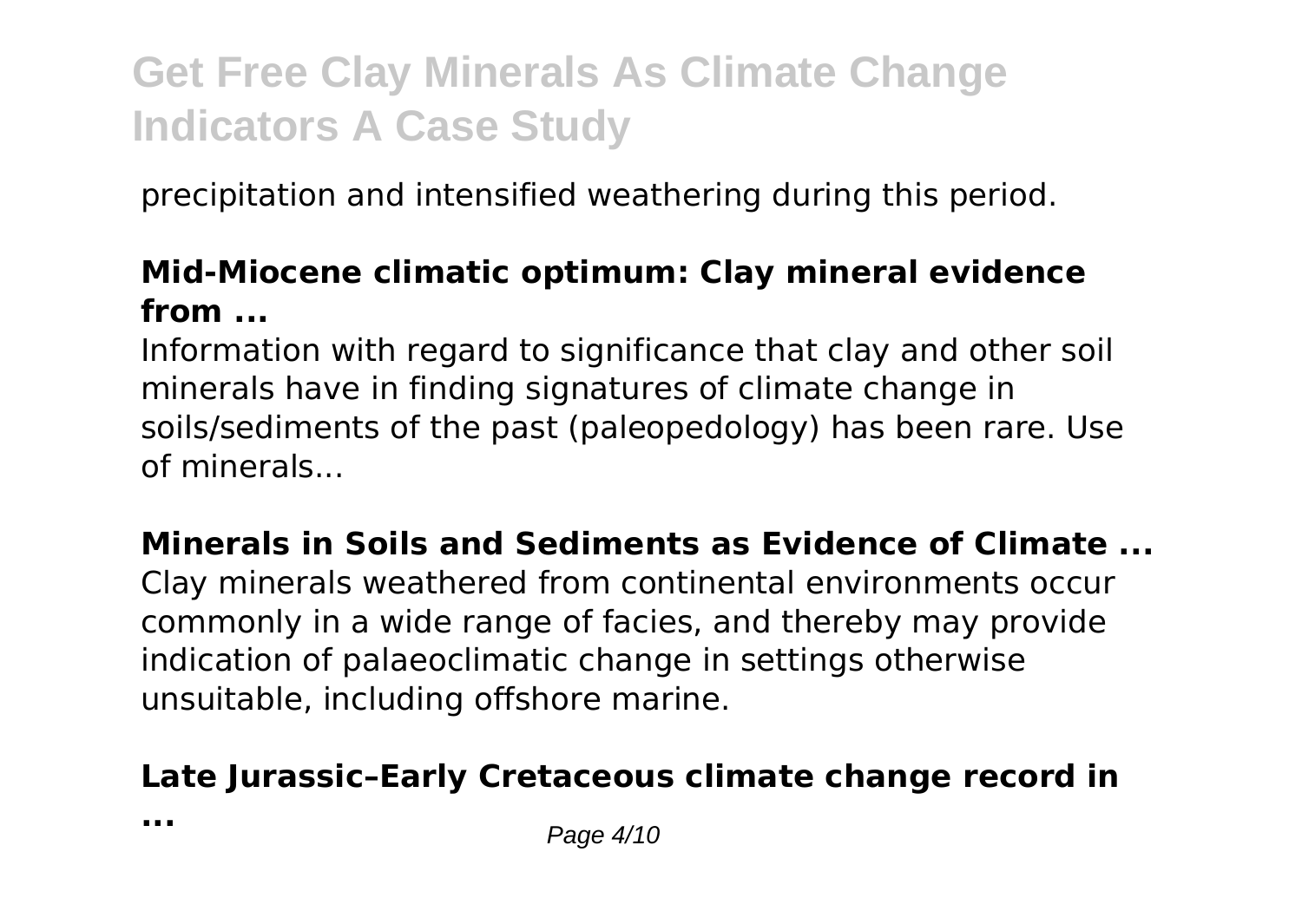climate change at lower latitudes. Lake sediments are commonly used to infer climate variation through clay mineral assemblages, clay mineral preservation, grain-size, and sediment structures (Chamley 1989; Gale and Hoare 1991; Ariztegui et al. 2001; Yuretich et al. 1999). The clay minerals that are common to arctic

### **Sedimentology, clay mineralogy and grain-size as ...**

Overview. A new World Bank Group report, "Minerals for Climate Action: "The Mineral Intensity of the Clean Energy Transition," finds that the production of minerals, such as graphite, lithium and cobalt, could increase by nearly 500% by 2050, to meet the growing demand for clean energy technologies. It estimates that over 3 billion tons of minerals and metals will be needed to deploy wind ...

### **Climate-Smart Mining: Minerals for Climate Action**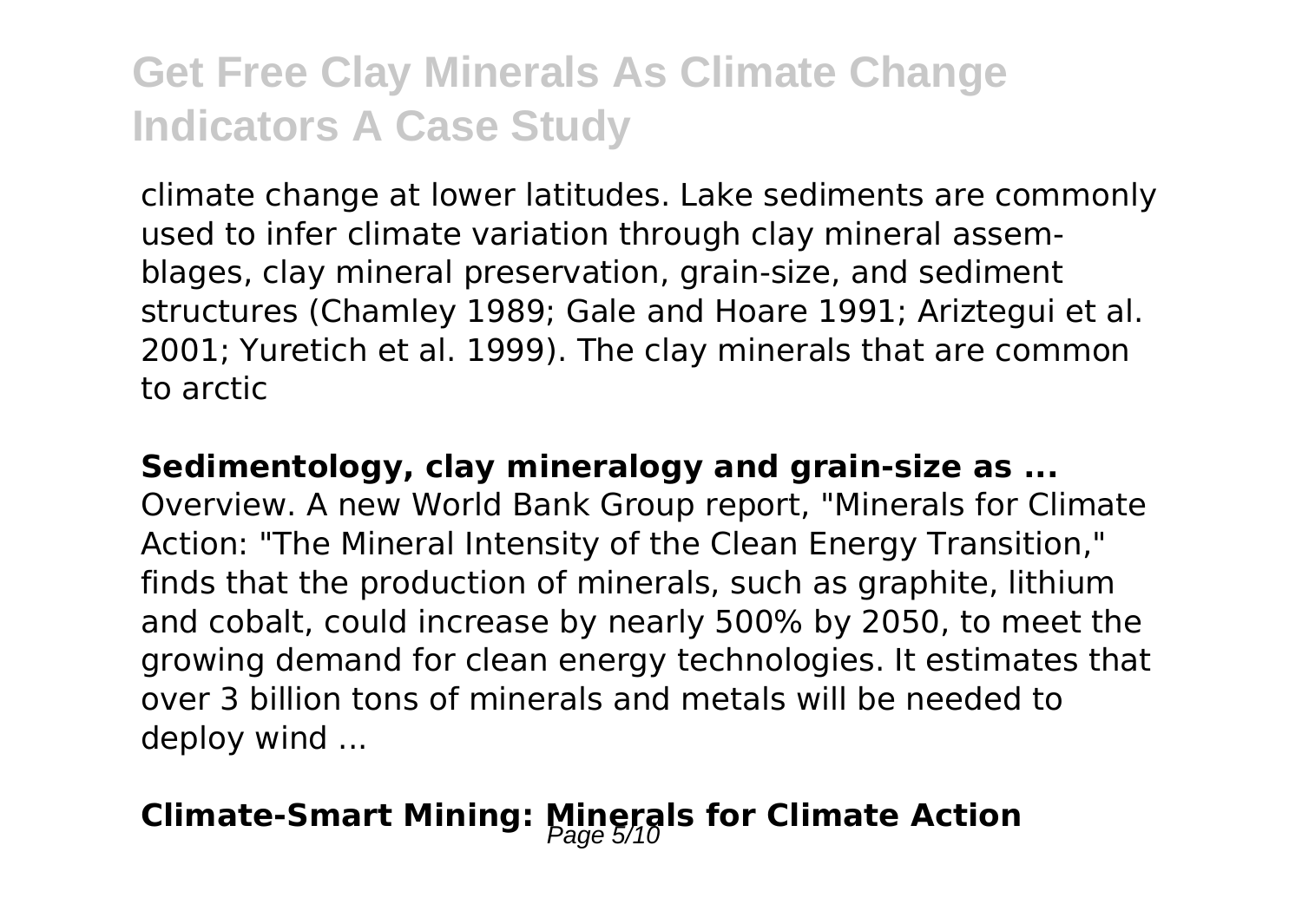Wet conditions favor leaching, or moving deeper with water, of clay and other minerals so that E and B horizons develop. Warm conditions promote the chemical and biological reactions that develop parent material into soil.

#### **Soils and Climate**

Climate change is real but it's not the end of the world. And increasingly extreme statements by activists undermine environmental progress, say climate scientists.

**Why Apocalyptic Claims About Climate Change Are Wrong** Climate Smart Mining: Minerals for Climate Action. Countries are

taking steps to decarbonize their economies by using wind, solar, and battery technologies, with an end goal of reducing carbon-emitting fossil fuels from the energy mix. But this global energy transition also has a trade-off: to cut emissions, more minerals are needed.  $P_{\text{face } 6/10}$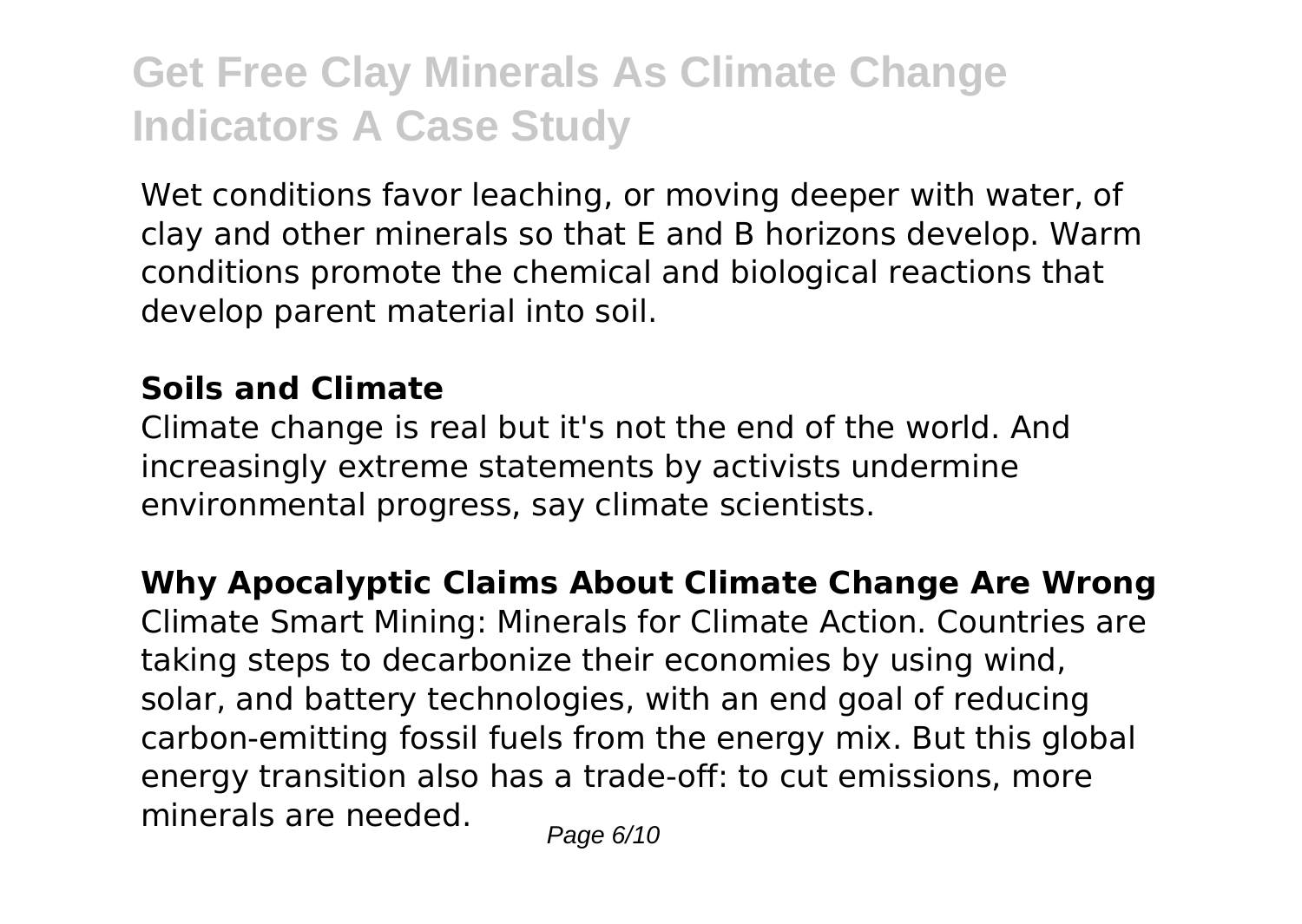### **Climate Smart Mining: Minerals for Climate Action - Visual ...**

The distinctive clay mineral assemblage and major oxide composition of the Talchir mudrocks attest to a unique low intensity chemical weathering in cold arid climate. Significant presence of...

#### **Clay Mineral and Geochemical Proxies for Intense Climate**

**...**

Geologic record of climate change in soils and paleosols Austin, Jason C., Amelia Perry, Daniel deB. Richter, and Paul A. Schroeder. 2018 Modification of 2:1 clay minerals in a kaolinite dominated Ulitsol under changing land-use regimes.

### **Geologic Record of Climate Change - UGA Clay Science** The types of clay minerals  $f_{\alpha\alpha}$  in weathering rocks strongly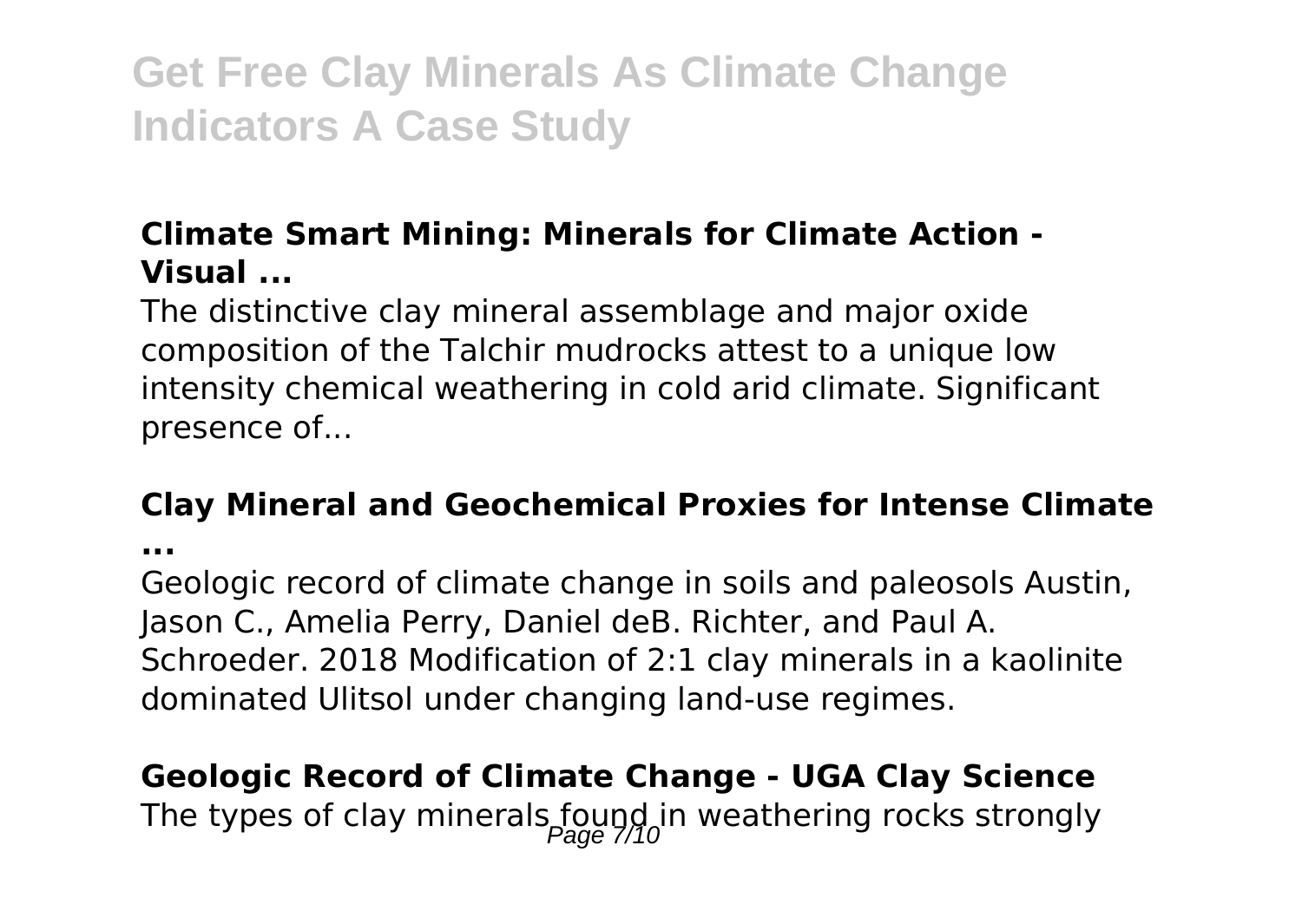control how the weathered rock behaves under various climatic conditions (such as humid-tropical, dry-tropical, and temperate conditions). Kaolinite is found in most weathering zones and soil profiles.

### **Environmental Characteristics of Clays and Clay Mineral**

**...**

Clay County averages 0 inches of snow per year. The US average is 28 inches of snow per year. On average, there are 221 sunny days per year in Clay County. The US average is 205 sunny days. Clay County gets some kind of precipitation, on average, 116 days per year. Precipitation is rain, snow, sleet, or hail that falls to the ground.

#### **Clay County, Florida Climate**

The MCA continues to support action on climate change. The minerals industry acknowledges that sustained global action is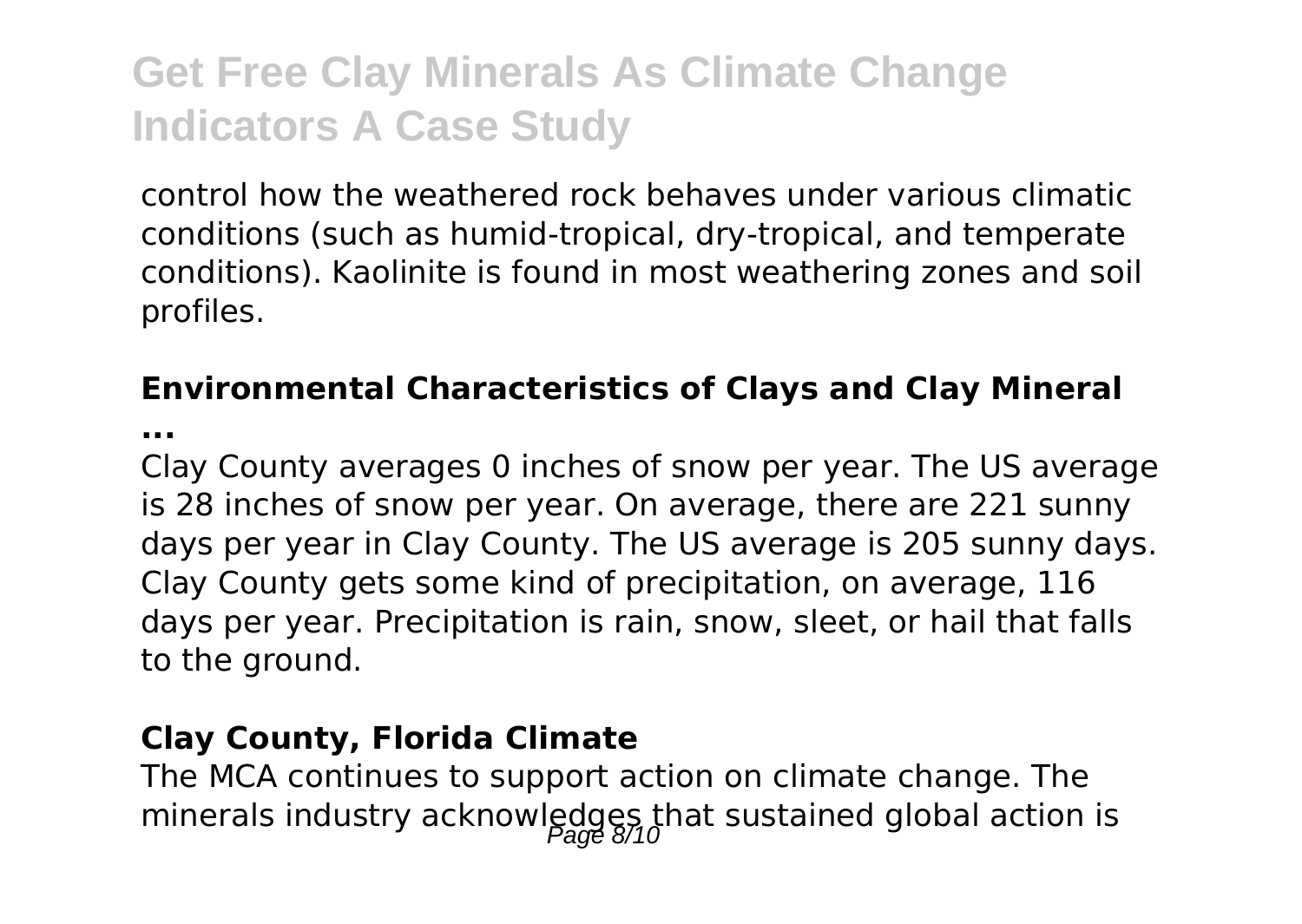required to reduce the risks of human-induced climate change. The Australian minerals sector supports a measured transition to a low emissions global economy. This includes participation in global agreements such as the Paris Agreement, which would hold the increase in the ...

**Energy and climate change | Minerals Council of Australia** Changes in the clay mineral surfaces or the bulk composition of the clay fraction of soils are brought about by a small number of transformation processes, listed below (Brinkman, 1982). Each of these processes can be accelerated or inhibited by changes in external conditions due to global change.

**3. The effects of global change on soil conditions in ...** Scientists have found a way to produce a mineral, known as magnesite, in a lab that can absorb CO2 from the atmosphere, offering a potential strategy for tackling climate change. By